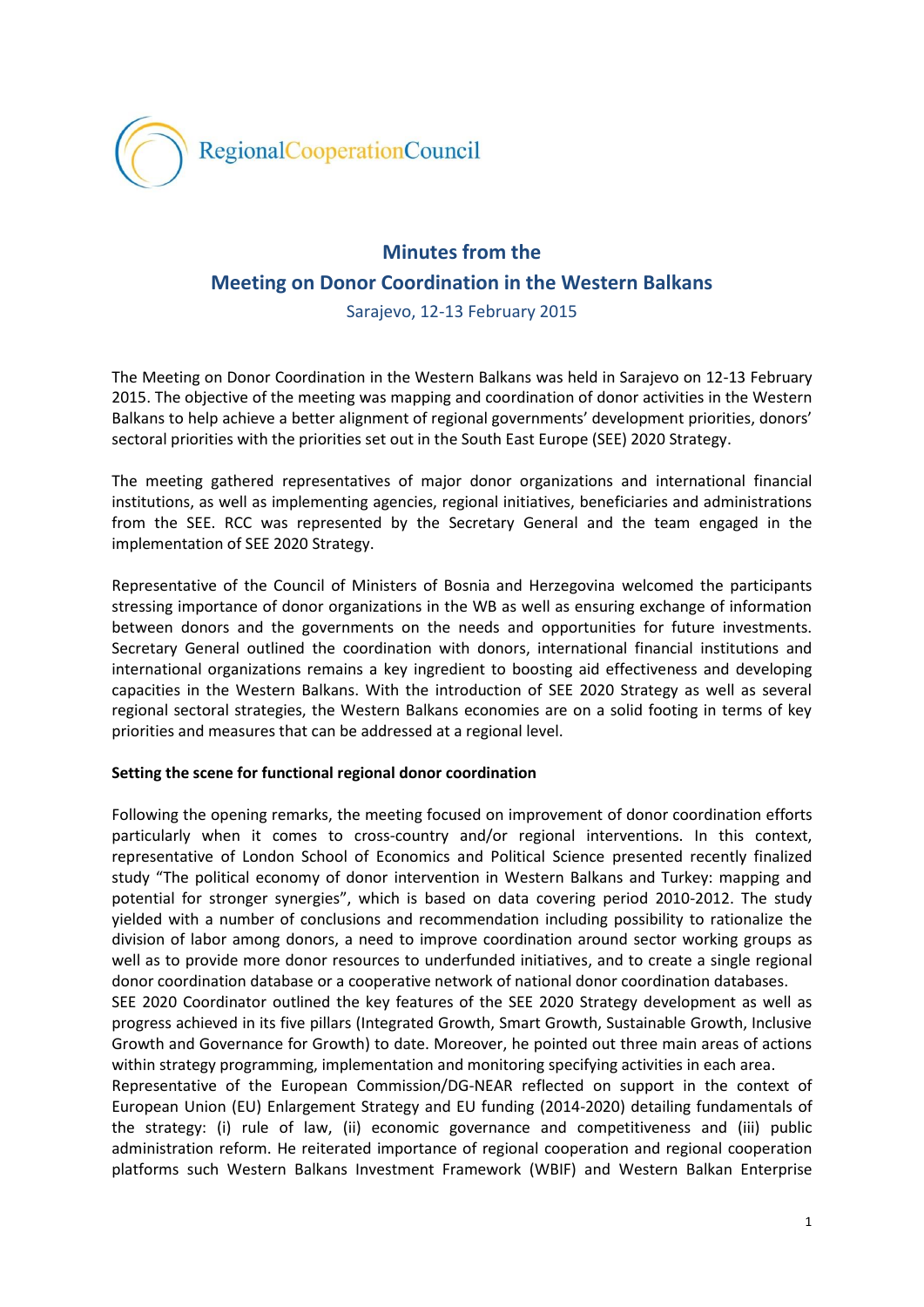Development and Innovation Facility (EDIF), sector approach as one important facilitator, and ownership of regional programmes of cooperation as well as increased visibility of EU actions.

Speaking about sectoral donor coordination, representative of Central European Free Trade Agreement (CEFTA), provided an illustration of such approach in practice noting that trade and goods have been fully liberalized and what remains is trade facilitation and further liberalization in trade and services. In this sense, better coordination between national IPA coordinators (NIPAC) and regional organizations is necessary to achieve these objectives.

Further discussion focused on economic reform programmes (ERP), a new initiative by the EU, which should replace national action programmes (NAP) in order to avoid duplication within the SEE 2020 Strategy. The issue will be communicated to the SEE2020 Governing Board at the meeting taking place in late May 2015. However, it will be on each government to decide how they want to proceed in this regard.

#### **Formulating the needs and priorities of the region**

The next session provided more information regarding identification of the needs and priorities in the region and gave a description of what is the current state of play with regards to the different national priorities when linked to the regional activities.

Representative of Montenegro gave an overview of experiences and challenges faced by national governments operating in the complex environment caused by the existence of numerous and sometimes overlapping initiatives. Taking into consideration experiences of Montenegro, the presentation underlined the necessity to define roles and responsibilities of regional and national actors and to streamline different priorities and actions within mentioned frameworks. The following presentation focused on the Western Balkans Regional Research and Development Strategy for Innovation in terms of elaboration of its priorities and how they are linked to the SEE 2020 Strategy. Subsequently, representative of South East Europe Transport Observatory (SEETO) described functioning of the organization, its prominent projects and initiatives as well as transport priorities and linkages with SEE 2020 Strategy. Furthermore, representative of OECD described regional approaches to boosting competitiveness in the WB region focusing on significant assets to be leveraged in the future and reflected on the role of the OECD in the region as well as support to the implementation of the SEE 2020 Strategy especially in terms of monitoring. The last presentation of the session focused on main challenges in employment and mobility of the region. Labor markets in the SEE region chronically feature low employment rates, particularly among women and the youth. Under SEE 2020 Strategy Inclusive Growth pillar objective is to enhance employment through skills development, employment creation and labor market participation by all.

### **Aligning interventions with the needs of the region**

The session gave an overview of donor strategies, activities at the regional level towards the funding of the actions related to the SEE2020 Strategy, both from the donor's and the national governments' perspective. Representative of Austrian Development Agency (ADA) supported the establishment of mechanism for donor coordination as policy coherence for development is important for each economy so that all ministries and actors are moving in the same direction. The Agency focuses its activities on six WB economies and Moldova in the several areas of intervention to include sustainable social-inclusive economic development, higher education and vocational training, good governance, human rights and rule of role. He expressed content with implementation of the SEE 2020 Strategy especially with its division into dimensions/sectors and recommended inclusion of data on vulnerable groups of population into the document.

Representative of Central European Initiative (CEI) elaborated on organization's role in promoting regional cooperation both as a donor and project implementer in the sectors of transport, infrastructure, renewable energy and R&D, governance and in tackling intra-regional, technical and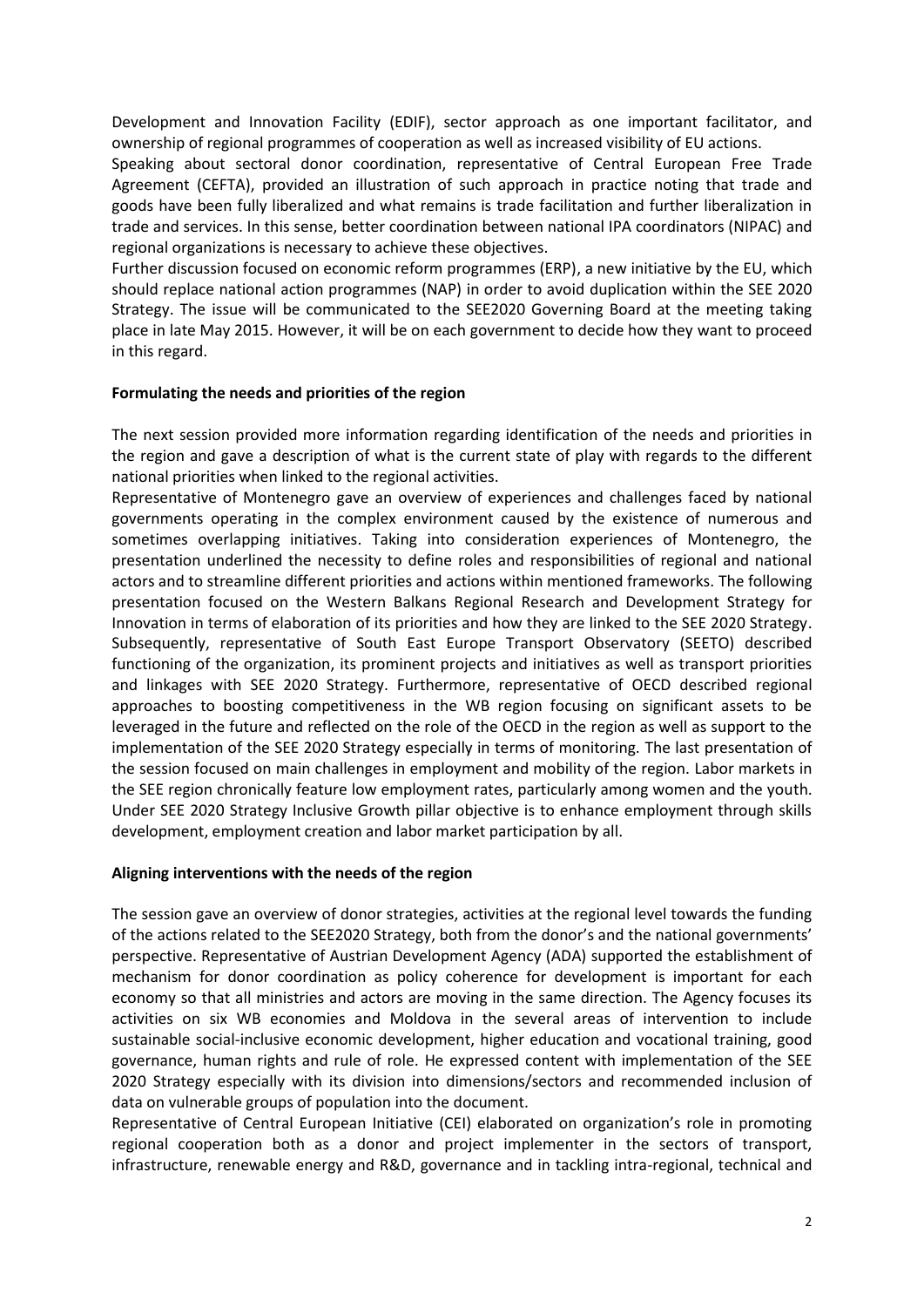administrative barriers. Moreover, it is establishing guidelines to link the CEI funded programmes with the RCC/SEE 2020 and macro-regional strategies involving the WB region.

Technical assistance of the Federal Republic of Germany in the SEE region is focused in three areas: (i) environment and climate change, (ii) sustainable economic development and (iii) good governance. Bilateral and regional programmes are one of the main issues of supporting economies in the region and their EU integration process efforts. Open Regional Fund for SEE is a major support programme on regional level with volume of 32 million EUR over 4 years and it is linked to the work of the RCC with its contributions aligning with the SEE 2020 Strategy. Representative of the Federal Republic of Germany also pointed out WBIF as an example of brining all stakeholders and beneficiaries together in addressing key sectors, which fits into the current approach of EU and Berlin process that calls for connectivity which is not limited only to transport and infrastructure. In this context, he encouraged WB governments to promote projects in social sector as well as environment.

Representative of United Nations Development Programme (UNDP) reiterated the flow of aid will drop in the region which will require everybody to be more innovative in finding ways of working together with available funds. Usage of sector coordination approach on regional level and replicating successful stories from the region will be essential. UNDP has been partner with the RCC for extended period of time in security issues and digital society and with the intention to broaden cooperation in the areas of environment and energy, and employment and local development.

Sweden has started implementing 2014-2020 regional strategy focusing on fewer multi-annual projects with sizable budget (3-5 million EUR) in the sectors of economic development, public administration, civil society and environment. The objective of such approach is to increase impact and visibility as well as to facilitate coordination with the stakeholders and partners. Regarding establishment of the regional donor coordination database, its representative voiced that such database would require regular updates and it will be necessary to have somebody on the field to follow projects implementation.

Representatives of European Bank for Reconstruction and Development (EBRD) stressed their involvement in the EU blending mechanisms emphasizing importance of EBRD's engagement in the WB to advance the agenda to the transition to market economies. Significance of WBIF was also reiterated as well as social and environment sectors in reaching out to the municipalities where people need the help the most. Moreover, three regional initiatives in coordinating activities with other players and donors were presented: Investment Climate and Governance Initiative, EDIF and Regional Energy Efficiency Programme.

Activities of Council of Europe Development Bank (CEB) in the WB are mostly centred on housing and judiciary issues with bilateral and multilateral donors as these sectors are not very popular investment areas for national governments. One of the most important projects is Regional Housing Project being realized with the EC support. In terms of regional cooperation, it is mostly concentrated on WBIF particularly in providing technical assistance for preparation of projects to the beneficiaries. Representative of CEB stressed the environment and social sectors should be put in focus in addition to the energy and infrastructure for regional development and stability.

Representative of KfW Development Bank outlined their engagement in the region as well as in the WBIF. Bilateral cooperation is focused mostly in the three areas: (i) energy, (ii) communal infrastructure and (iii) financial sector. In the context of regional cooperation, there are three funds available: European Fund for SEE focusing on micro-financing, Green Growth Fund supporting energy efficiency and renewable energies and Municipal Infrastructure Development Fund that is still in the beginning stage. She pointed out significance of national aspects as they are often prerequisites for regional interventions as well as prioritization due to limited resources and flexibility with methodologies being applied in planning and setting up projects.

Representative of International Organization for Migration appealed on donors to consider investments in the social sector especially to the issues related to the labour migration management.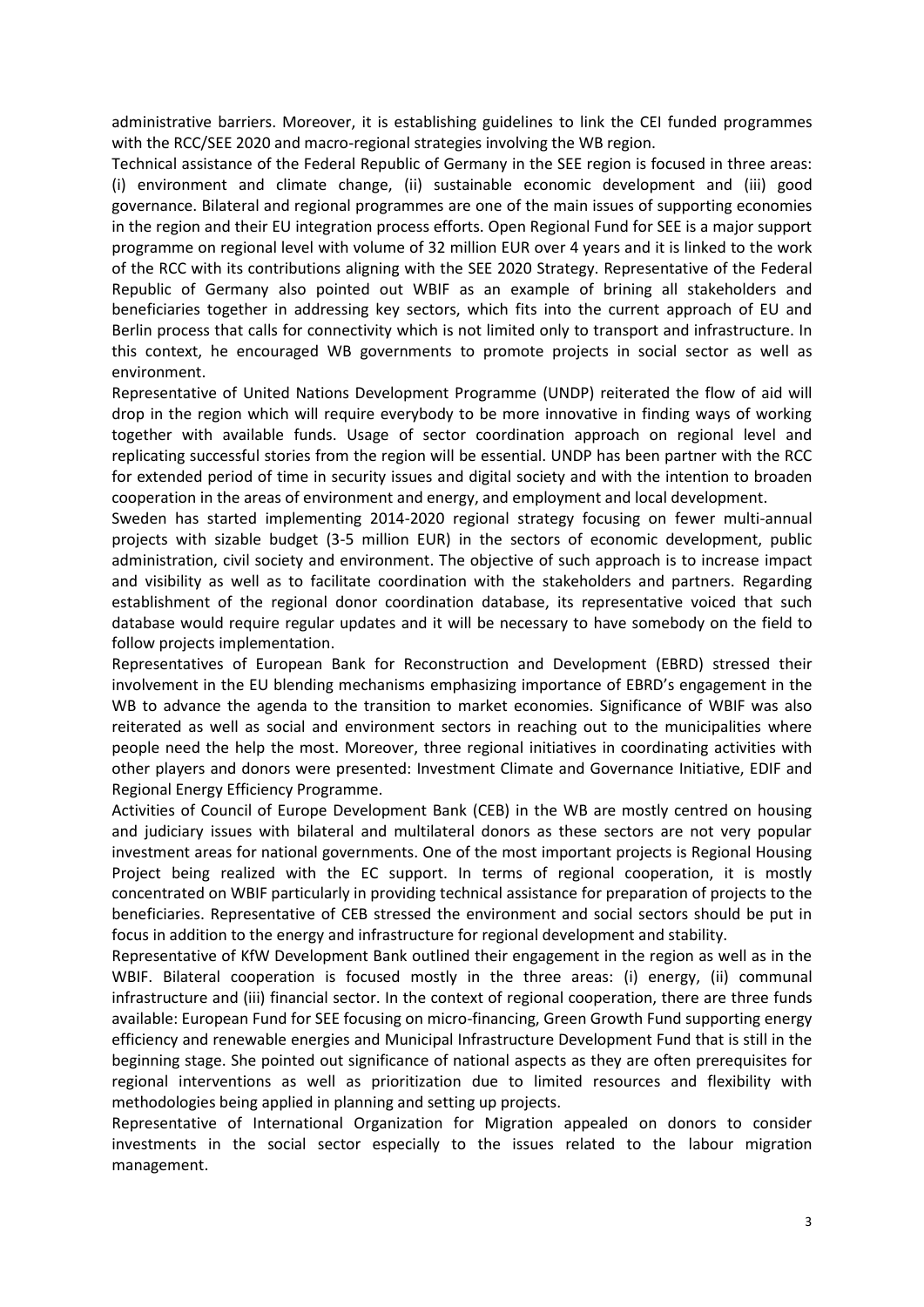In regards to the health issues, World Health Organization (WHO) has been supporter and partner in the South East Europe Health Network, which is an example of how to stimulate, facilitate and increase progress more efficiently with less external funding. WHO European region health framework (Health 2020) focuses on improvement of health and reducing inequalities through multi-sectoral approach thus offering a lot of experience and tools in all sectors. Furthermore, it was emphasized that health is an economic sector that is an entry point into other sectors.

Representative of Regional Rural Development Standing Working Group in SEE urged donors to pay more attention to the needs coming from the governments regarding agriculture and rural development as well as food safety as these issues will be difficult for the EU negotiations process.

Representative of Italy, co-chairing WBIF this year, voiced content with this platform especially in donor coordination. The main focus of the platform will be on connectivity in particularly related to the energy and transport areas. As there are no social regional projects to finance within WBIF, she expressed a hope that one of the results of the meeting will be finalizing and indicating some regional social projects to be presented to the WBIF. When speaking about bilateral cooperation, she noted the main areas of priorities of Italy are energy, agriculture, social and private sector.

### **Breakout sessions**

The session provided opportunity for discussion and identification of interventions at regional level with respect to the SEE2020 Strategy and the prepared Regional Programmes. Separate breakout sessions were held to discuss the current state of affairs in three broad areas of intervention.

Group 1: Trade and investment integration, competitiveness and business environment, including environment, energy and transport

During discussions horizontal issues and challenges were detected that could serve as lessons to all actors, particularly RCC, and guide to the further activities, prioritization of the sectors and consequently interaction of the stakeholders. It was concluded it is very necessary to define those sector priorities and conduct these groups in a more effective manner in the future in order to encourage proper interaction and coordination of activities. Coordination on regional and national level was discussed as well as necessity of having involved representatives of NIPACs on horizontal level. In terms of priority areas of the SEE 2020 Strategy, representatives of dimension coordinators presented regional programmes that are currently ongoing, are in the pipeline and are planned for the future financing. Follow up will be conducted between all stakeholders involved and donors.

Group 2: Human capital development and social inclusion

Following presentation of the regional programmes prepared by the regional coordinators in Smart Growth and Inclusive Growth pillars of the SEE 2020 Strategy discussion focused on main action areas like research, cultural heritage, tourism, labour mobility, health and E-governance, close linkages and cross-sectoral perspectives of some of the actions. Establishment of these types of synergies, like the one between labour mobility and mobility of health work force, is one of the most important outcomes of the discussion. However, there is still room for better cooperation among other regional initiatives. Participants agreed that there are considerable gaps and needs in each of the main action areas and focus should be on activities where impact is the greater, the value for money is higher and which have a truly regional perspective. Moreover, importance of research and analytical work that can feed into the policy process was highlighted as well as making reference in both pillars to the platforms established by the EC with the region.

### Group 3: Good governance

The discussion focused on the three dimensions of Governance for Growth pillar of the SEE 2020 Strategy. It was particularly underlined inclusion of civil society in all aspects of the pillar. In the dimension of Effective Public Services support should be progressively directed toward the developing e-governance models, e-services and e-capacity building as this approach is cost effective, flexible, increases efficiency, effectiveness and transparency of the public administration both at national and sub-national level. In achieving objectives of the SEE 2020 Strategy within Anti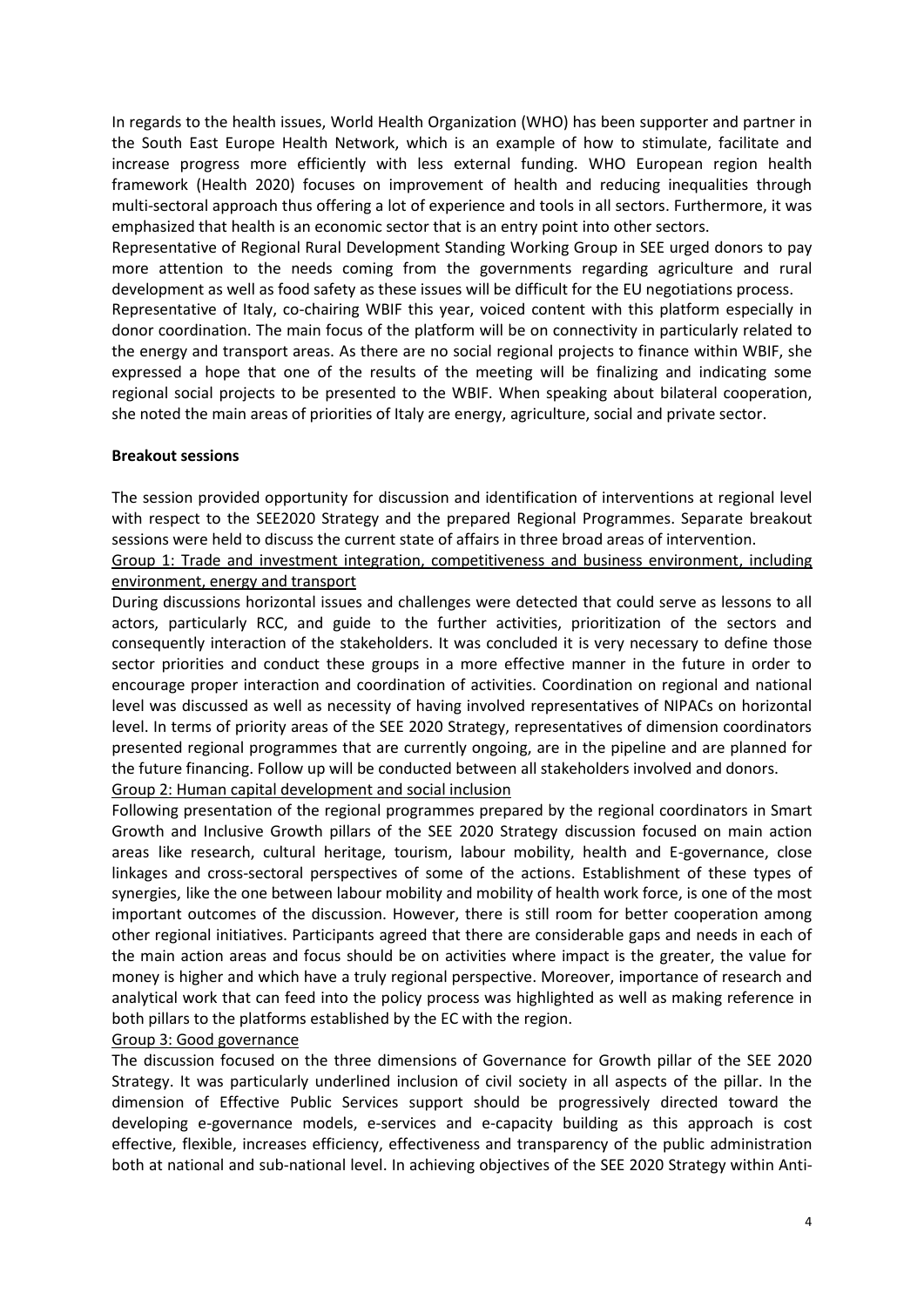corruption dimension, dimension coordinator will broadly cooperate with the existing networks of civil society organizations especially in the area of transparent rule, public procurement, public awareness and protection of whistle blowers. RCC will continue process of consultations within area of Justice as well as further development of the structures that will serve efficient regional cooperation in this dimension.

Upon presentation of conclusions derived from each group the discussion focused on general issues detected in all three groups. Definition of the sector/priority area to coordinate around should be improved as well as need for inter-sectoral approaches once these sectors are identified including cross-cutting issues. Moreover, prioritization of actions is essential due to decreasing donor support. It was also stressed the better coordination among dimension coordinators is required. In regard to the prioritization of regional programmes, it was suggested that donors go through the RCC to see if there is a feedback from the dimension coordinators in case they put importance to the areas of intervention that have not been prioritized or are outside the SEE 2020 Strategy. The participants stressed the coordination is not the final stage of the process, but facilitation and implementation should follow up to what has been prioritized and agreed upon. Finally, issue of awareness raising across the region was identified as an important element of capacity building especially in the combating corruption.

### **Conclusions and Follow-Up**

The Meeting on Donor Coordination in the Western Balkans concluded with the following recommendations and conclusions:

- 1. It is clear there is no abundance of funds and available funds tend to decrease which makes important for the available ones to be used more effectively and more efficiently.
- 2. It was agreed the regional cooperation is indispensable and that RCC is recognized as successful regional cooperation platform.
- 3. It was noticed there is a clear need to strengthen donor coordination by lining donor sector priorities with national sector priorities and to improve coordination around sector working groups.
- 4. There is a clear need to improve coordination between regional initiatives and NIPACs whose role has been recognized as very important in this process. One of the recommendations was that RCC plays a role of facilitator.
- 5. Targets set for the priority reforms identified in the ERPs should converge with the targets set within the frameworks of the SEE 2020 Strategy if ERP will serve as a tool for implementation of the Strategy.
- 6. There is a need to create a single regional donor coordination database or cooperative network of national donor coordination database. In this respect, a general support was given to the idea of having such mechanism including database as repository of the proposed mechanism and RCC is willing to take over this. RCC will, by the end of the first half of 2015, complete the first survey of bilateral donors in terms of their activities in the WB.
- 7. It was stressed a need to rely and use already established, well-functioning donor coordination platforms such WBIF and EDIF.
- 8. There is a clear need for improving the coordination in the various policy areas at the national level. One of the recommendations is to provide technical assistance in order to assist the Western Balkan economies to achieve this.
- 9. As the region is facing similar challenges, exchange of experiences in the process of planning at national level and linkage with regional strategies is necessary and should be encouraged in the future.